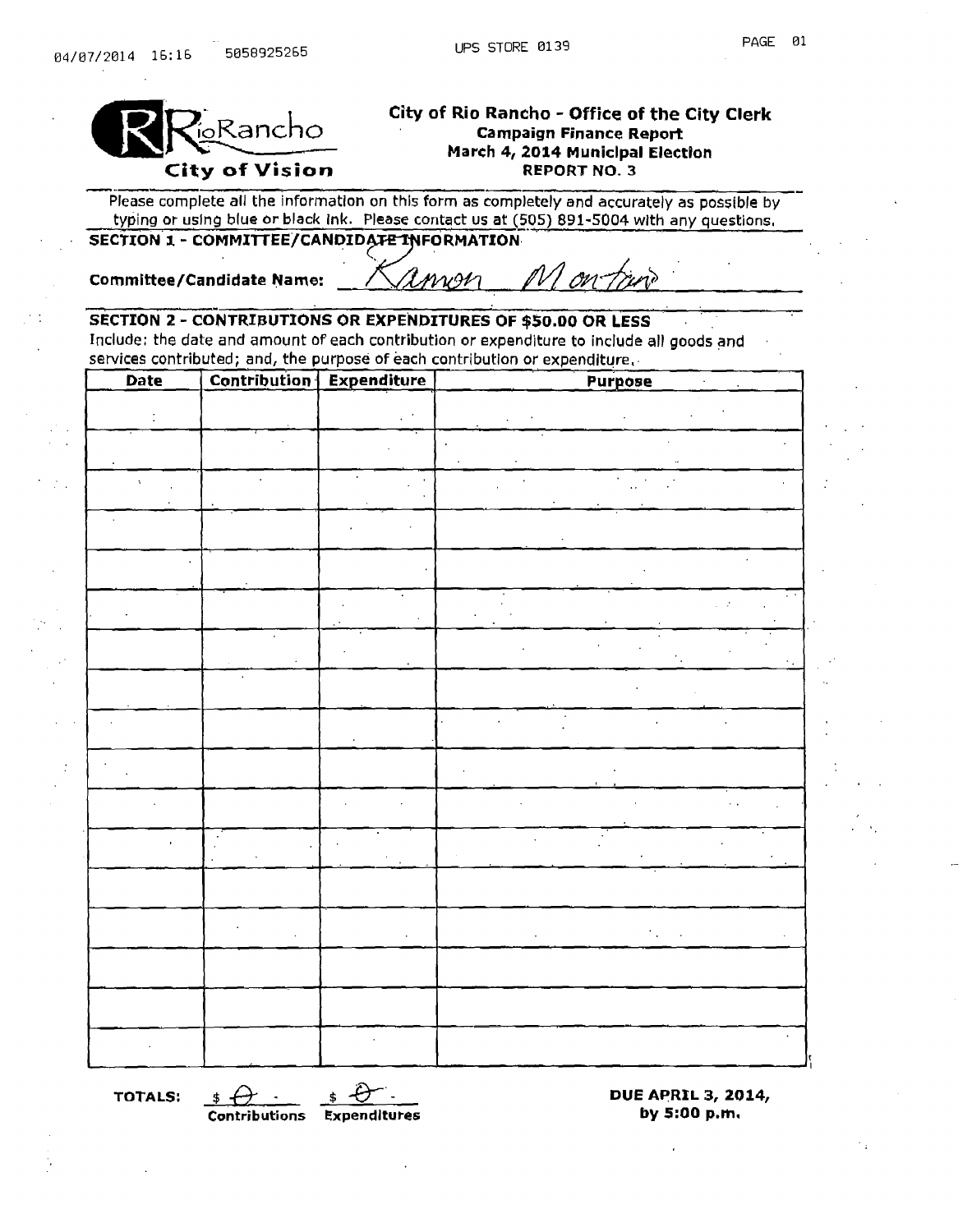ÿ.

### CITY OF RIO RANCHO - CAMPAIGN FINANCE REPORT NO. 3 PAGE 2 - Committee Name:

SECTION 3 - CONTRIBUTIONS OR EXPENDITURES OF MORE THAN \$50.00 (Cumulative) Include: the name and address of the person or entity from whom any cumulative contribution or expenditure of more than \$50.00 was received or made; the date and amount of each contribution or expenditure to include all goods and services contributed; and, the purpose of each contribution or expenditure,

| Date                |               | <b>Contribution Expenditure</b> | Name/Address | <b>Purpose</b>                                                                                                     |
|---------------------|---------------|---------------------------------|--------------|--------------------------------------------------------------------------------------------------------------------|
|                     |               |                                 |              |                                                                                                                    |
|                     |               |                                 |              |                                                                                                                    |
|                     |               | $\sim$ $\sim$                   |              |                                                                                                                    |
|                     |               |                                 |              |                                                                                                                    |
| $\tilde{1}$         |               |                                 |              |                                                                                                                    |
|                     |               |                                 |              |                                                                                                                    |
|                     |               |                                 |              |                                                                                                                    |
|                     |               |                                 |              |                                                                                                                    |
| $\pmb{\cdot}$       |               |                                 |              |                                                                                                                    |
|                     |               |                                 |              |                                                                                                                    |
|                     |               |                                 |              |                                                                                                                    |
|                     |               |                                 |              |                                                                                                                    |
|                     |               |                                 |              |                                                                                                                    |
|                     |               |                                 |              |                                                                                                                    |
|                     |               |                                 |              |                                                                                                                    |
|                     |               |                                 |              |                                                                                                                    |
|                     | ÷,            |                                 |              |                                                                                                                    |
|                     |               |                                 |              |                                                                                                                    |
|                     |               |                                 |              |                                                                                                                    |
|                     |               |                                 |              |                                                                                                                    |
|                     |               |                                 |              |                                                                                                                    |
|                     |               |                                 |              |                                                                                                                    |
|                     |               |                                 |              |                                                                                                                    |
|                     |               |                                 |              |                                                                                                                    |
| $\sim$<br>$\sim 10$ |               |                                 |              |                                                                                                                    |
|                     |               |                                 |              |                                                                                                                    |
|                     |               |                                 |              |                                                                                                                    |
|                     |               |                                 |              | $\mathbf{z}$ and $\mathbf{z}$ are $\mathbf{z}$ and $\mathbf{z}$ are $\mathbf{z}$ and $\mathbf{z}$ are $\mathbf{z}$ |
| $\bullet$           |               |                                 |              | V                                                                                                                  |
| TOTALS:             | $\mathcal{F}$ | $\bullet$<br>$\bullet$          | $\sim$       | <b>DUE APRIL 3, 2014,</b>                                                                                          |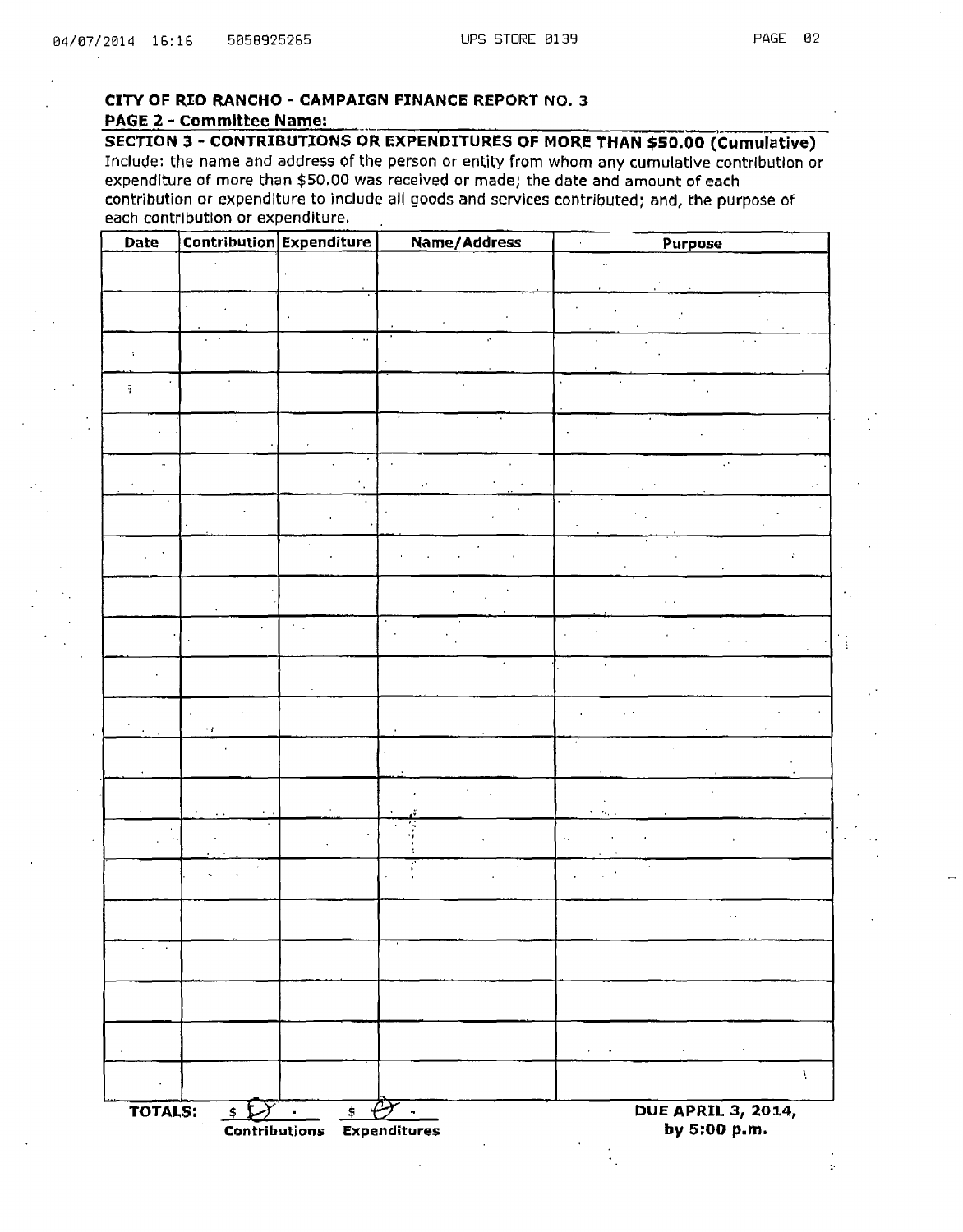|  | CITY OF RIO RANCHO - CAMPAIGN FINANCE REPORT NO. 3 |  |  |  |  |  |
|--|----------------------------------------------------|--|--|--|--|--|
|--|----------------------------------------------------|--|--|--|--|--|

 $\mathbf{i}$ 

## PAGE 3

## **SECTION 4 - TOTALS**

| Total Contributions To Date:  | 5 | Total Expenditures To Date:   \$ |    |
|-------------------------------|---|----------------------------------|----|
| Total Contributions REPORT 3: |   | Total Expenditures REPORT 3:     | \$ |
| Total Contributions Page 4:   |   | Total Expenditures Page 4:       | \$ |
| Total Contributions Page 2:   |   | Total Expenditures Page 2:       | \$ |
| Total Contributions Page 1:   |   | Total Expenditures Page 1:       | \$ |

#### DUE APRIL 3, 2014, by 5:00 p.m.

**SECTION 5 - APPROVALS** 1evrt til **Committee Name:** hereby declare that this Campaign Finance Ι, 'n d prepared with all reasonable diligence and is true and complete. (Repor beer/ has Authorized Signature Subscribed and sworn to me this 2014 of Stamp/Seal OFFICIAL SEAL Notar MORIAH A. WIEGEI NOTARY PUBLIC E OF NEW MEXICO My Commission Expires  $12$ c١ <u>/2015</u> My Commission Expires  $8<sup>14</sup>$ Received in the Office of the City Clerk at  $\frac{\mathscr{G}^{\prime}\mathscr{N}}{\mathscr{O}}$  $(a, d)$ ,  $(p, m)$  on the  $\Delta$ Pril day of  $\_\_$ , 2014 Stephen J. Ruger, City Clerk